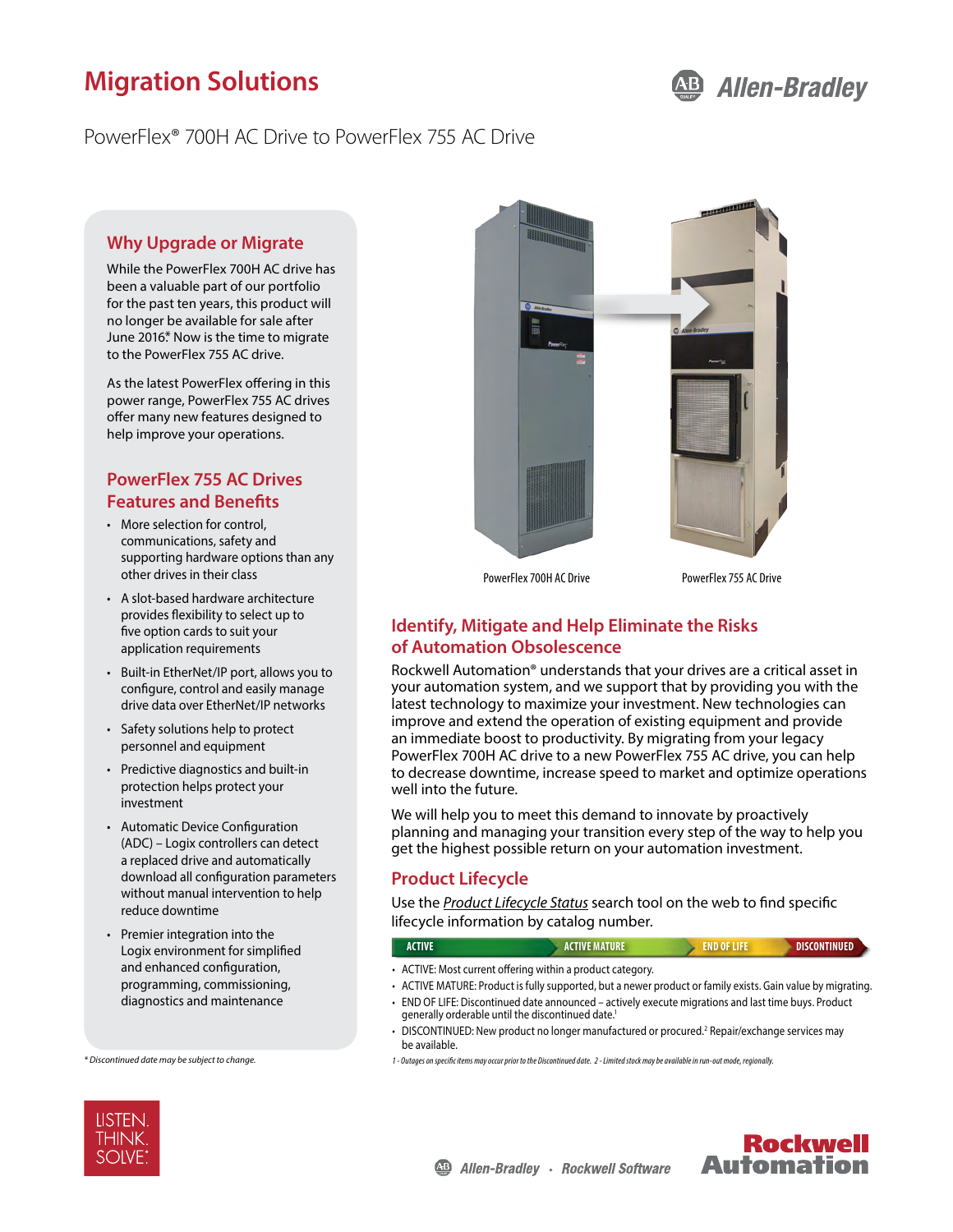## **Migration Services**

By migrating to the Integrated Architecture,™ you can optimize your plant and supply chain by connecting people and assets. Rockwell Automation will help you develop a long-term migration roadmap that fits your needs. Whether it's a complete turnkey solution that includes assessment through acceptance, or simply providing you with the tools to do it yourself, we will support you every step of the way and help you get the highest possible return on your automation investment.

To help reduce your risk, choose from the following options for your end of life or discontinued products:

**1. Migration Project** – Migrate your discontinued product now, using the recommended replacement products. Rockwell Automation can perform the migration for you, or provide you with tools to do it yourself. To request a migration quote, please contact your local authorized Allen-Bradley distributor or Rockwell Automation sales office.

**2. Migration Contract** – This option allows you to migrate on your own schedule and in line with your budget limitations by paying a monthly fee instead of an upfront cost.

## **Mitigate Your Risk**

If migration is not an option in the near future, you have several options to help mitigate your risk.

**1. Last Time Buy** – Perform a one-time, last time buy for required product quantity that will support your existing installed base.

**2. Lifecycle Extension Agreement** – This support agreement is a packaged service "bridge" that helps minimize the risk associated with continued operation of older or discontinued automation until you are prepared to migrate.

The agreement can be customized to meet your needs, with potential service options such as:

- Installed Base Evaluation™ We identify your automation obsolescence risk on site and the lifecycle analysis helps you make data-driven decisions
- Last Time Buy Contract A commitment to purchase a specified quantity of parts. Rockwell Automation will maintain this inventory and you can access it upon demand.
- Reserved Repair We provide guaranteed access to a repair of your discontinued products.
- $\cdot$  Legacy TechConnect<sup>SM</sup> Support Remote technical support focused on discontinued products that are no longer supported through the standard hardware remote support.



A Lifecycle Extension Agreement may include these options, designed to help minimize the risk of operating discontinued Rockwell Automation hardware as you migrate to newer technology.

**3. Remanufacturing** – The goal of Rockwell Automation is to support products for at least five years from the date they are removed from general sale, although availability of components may dictate unexpected discontinuation of remanufacturing services.

#### **Migration Services**

#### **Benefits**

- Decrease planned and unplanned downtime events and duration
- Improve process availability, production capacity and product quality
- Increase speed to market
- Reduce your maintenance costs and efforts
- Increase data availability and security

#### **Lifecycle Extension Agreement**

#### **Benefits**

- Reduce the financial consequences of extended downtime associated with operating legacy or discontinued automation equipment
- Buy added time for migration planning and budgeting
- Support your facility without increasing assets (no added carrying costs)

#### **What's Included When You Work with Rockwell Automation on Your Migration**

- The latest Rockwell Automation PowerFlex drive technology
- All additional peripherals required
- On-site commissioning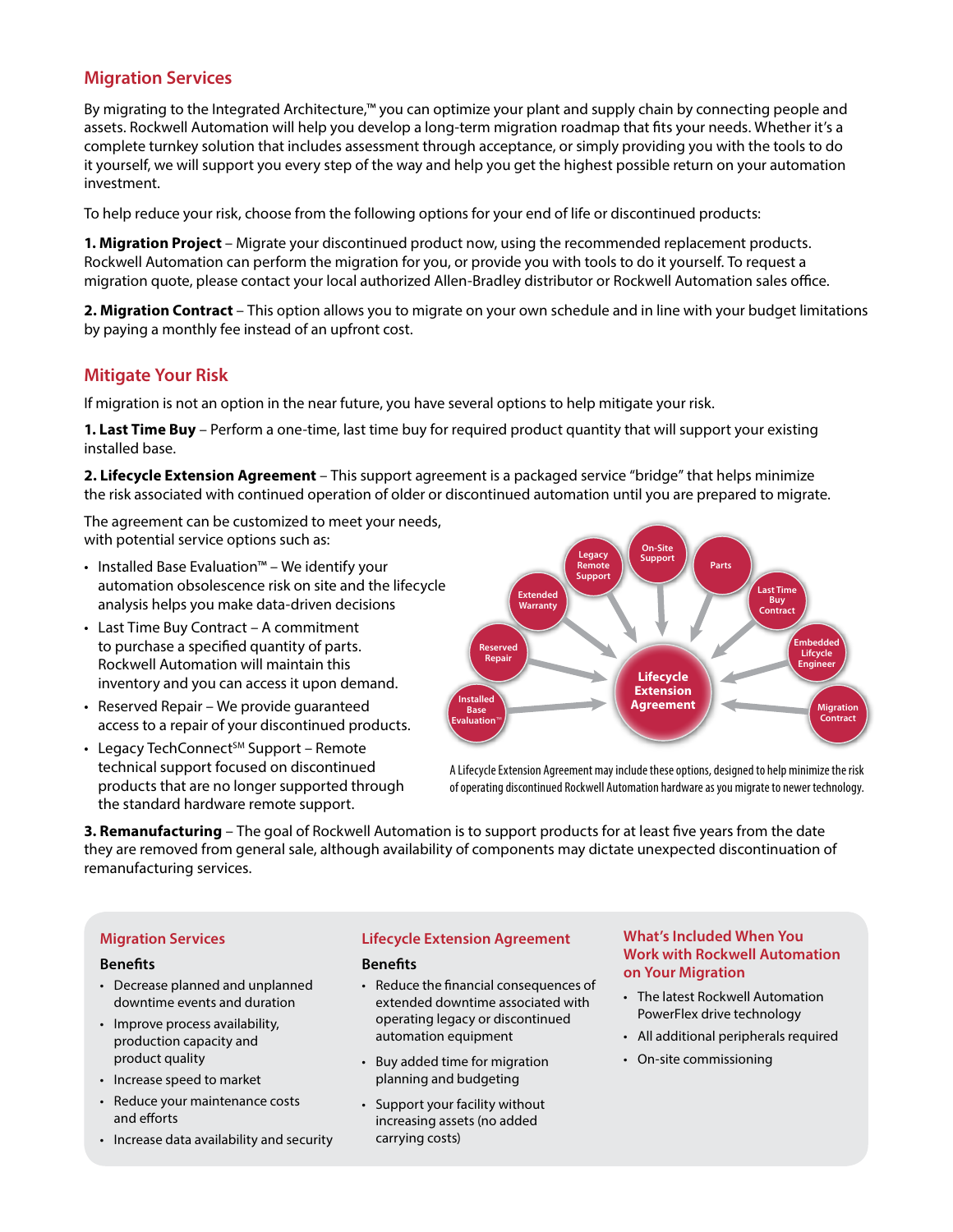# **PowerFlex 700H AC Drive Compared to PowerFlex 755 AC Drive**

|                                               | PowerFlex 700H                                                                                                                                                                                                                   | PowerFlex 755                                                                                                                                                                                                                                                                |
|-----------------------------------------------|----------------------------------------------------------------------------------------------------------------------------------------------------------------------------------------------------------------------------------|------------------------------------------------------------------------------------------------------------------------------------------------------------------------------------------------------------------------------------------------------------------------------|
| 380480V<br>500600V<br>690V                    | 1321200 kW / 2001900 Hp<br>1502400 Hp<br>1602300 kW                                                                                                                                                                              | $0.751400$ kW / $1.02000$ Hp<br>$1.01500$ Hp<br>7.51500 kW                                                                                                                                                                                                                   |
| <b>Motor Control</b>                          | $\cdot$ V/Hz control<br>• Sensorless vector control                                                                                                                                                                              | $\cdot$ V/Hz control<br>• Sensorless vector control<br>• Vector control w/FORCE™ Technology<br>with and without an encoder<br>• Permanent magnet motor control (surface and interior)                                                                                        |
| <b>Enclosure Types</b>                        | • IP20, NEMA Type 1<br>· IP21, NEMA Type 1<br>· IP54, NEMA Type 1<br>· IP54, NEMA Type 12                                                                                                                                        | · IP00, NEMA / UL Type Open<br>• IP20, NEMA / UL Type 1<br>• Flange mount back:<br>IP66, NEMA / UL Type 4X<br>• IP54, NEMA / UL Type 12                                                                                                                                      |
| <b>Standards and</b><br><b>Certifications</b> | • ATEX Certified with Safe Torque-off<br>$\cdot$ C-Tick<br>$\cdot$ UL, c-UL<br>• CE – with Rittal Enclosure<br>• IEC (designed to meet) with Rittal Enclosure<br>• TUV FS ISO/EN13849-1 (EN954-1) with Safe<br>Torque-off option | $·$ ABS<br>$\cdot$ GOST-R<br>• ATEX Certified with<br>• Lloyd's Register<br>appropriate options<br>• RINA<br>$\cdot$ C-Tick<br>• RoHS compliant materials<br>$\cdot$ c-UL-us<br>• FS ISO/EN13849-1 (EN954-1)<br>$\cdot$ CE<br>with Safe Torque-off option<br>• EPRI/SEMI F47 |
| <b>Logix Integration</b>                      | • Studio 5000 Logix Designer <sup>™</sup> - add on profiles                                                                                                                                                                      | · Studio 5000 Logix Designer - add on profiles<br>· Studio 5000 Logix Designer - embedded                                                                                                                                                                                    |
| <b>Safety Options</b>                         | • Safe Torque-off                                                                                                                                                                                                                | • Safe Torque-off<br>• Safe Speed Monitor                                                                                                                                                                                                                                    |
| <b>Communications</b>                         | Option modules available for:<br>• Ethernet<br>• ControlNet<br>• DeviceNet<br>• Additional modules to support variety<br>of industrial networks                                                                                  | Built-in Ethernet port standard.<br>Option modules available for:<br>• ControlNet<br>• DeviceNet<br>• Additional modules to support variety<br>of industrial networks                                                                                                        |
| I/O                                           | • 6 digital inputs<br>• 2 bipolar differential analog input<br>• 2 bipolar single ended analog output<br>· 3 digital outputs: 1 form A, 1 form B, 1 form C                                                                       | • 1 digital input standard<br>• Option cards for additional I/O                                                                                                                                                                                                              |
| <b>Motor Types</b>                            | • Induction motors                                                                                                                                                                                                               | • Induction motors<br>• Permanent magnet motors (surface and interior)                                                                                                                                                                                                       |
| Positioning                                   | N/A                                                                                                                                                                                                                              | • Indexing<br>• PCaming<br>• Electronic gearing<br>• Position/speed profiling                                                                                                                                                                                                |
| <b>Feedback</b>                               | N/A                                                                                                                                                                                                                              | • Incremental<br>• EnDat, Hiperface, SSI and BiSS                                                                                                                                                                                                                            |
| <b>Application Sets</b>                       | N/A                                                                                                                                                                                                                              | • Lifting: TorqProve™<br>• Oil well: pump jack & pump off<br>• Fibers: P-Jump & traverse                                                                                                                                                                                     |